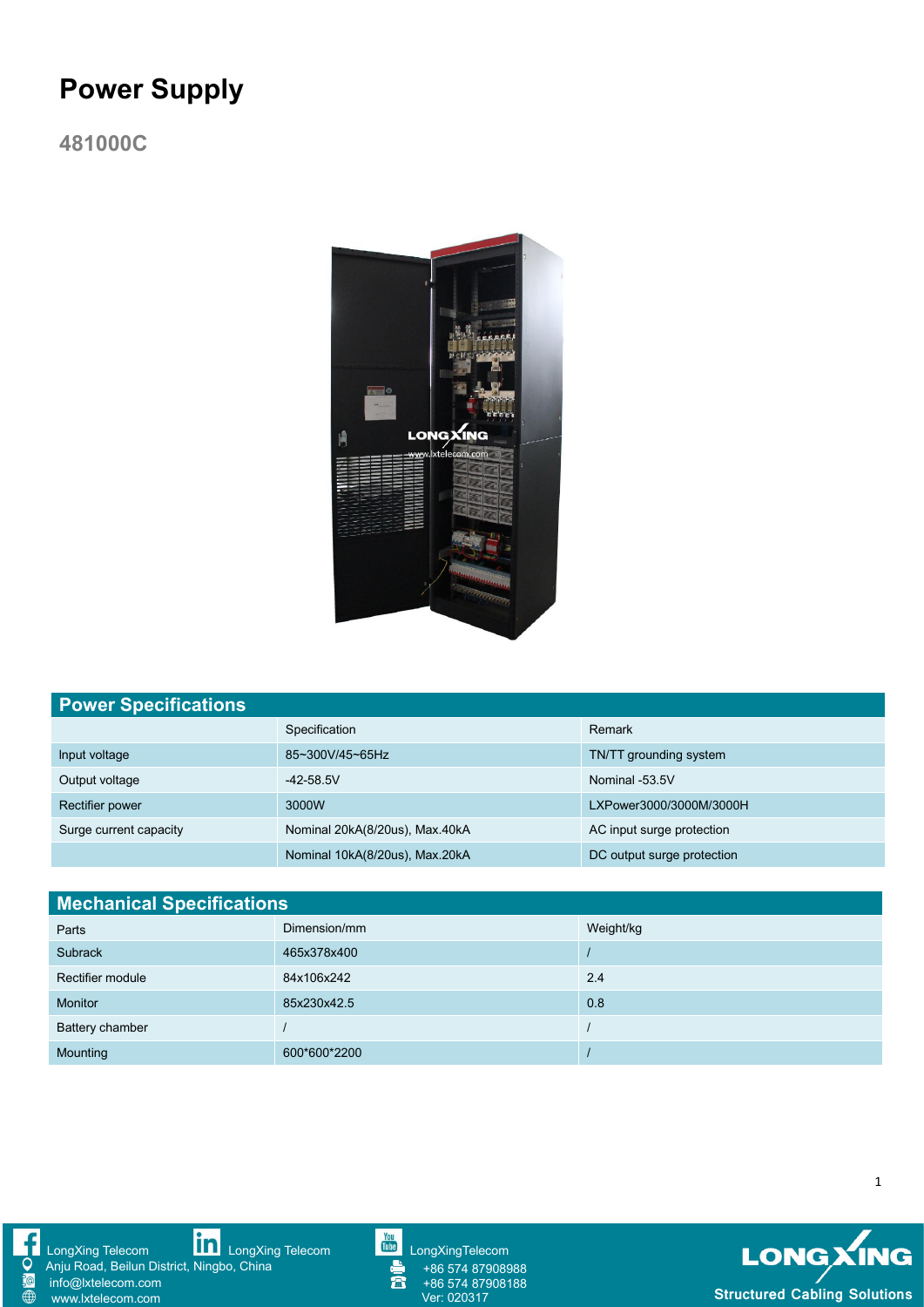## **Overview**

The LXPower481000C is specially designed to meet the demand for compact, flexible, high performance, high reliability power supply. The system consists of 1-20 units LXPower483000 high/standard efficiency rectifier modules of their mixture, a LX2000 monitor module, AC/DC distributors. Adapt to ground mounting.

#### **Features**

- Cabinet type design
- Customized size available upon request
- Easy maintenance: hot plug rectifier module and fully front-access maintenance system for wall against or corner mounting
- Advanced battery management improves battery lifespan, especially suitable for poor AC mains application
- $\bullet$  Extreme wide input voltage: 85V $\sim$ 300V AC
- Extreme wide operation temperature: -30  $^{\circ}\text{C} \sim$  +65 $^{\circ}\text{C}$
- High/standard efficiency rectifier modules are compatible
- 6U height compact design
- System rated capacity: -53.5V DC/1000A
- Whole monitor ports, RS232/485/SNMP, dry contactors
- LCD display with a state-of-the-art interface allows simple and convenient local set up, control and remote monitor
- Design standards: IEC/EN60950

# **Applications**

- Macro/micro BTS sites
- GSM-R
- **•** Enterprise
- **•** Broadband access
- Optical fiber transmission system

| <b>Operation Ambient</b> |                         |                                   |  |  |
|--------------------------|-------------------------|-----------------------------------|--|--|
| Item                     | Specification           | Remark                            |  |  |
| Storage temperature      | $-40$ ~+70 °C           |                                   |  |  |
| Operation temperature    | $-30$ ~+65 $^{\circ}$ C |                                   |  |  |
| Safety                   |                         | according to EN60950 and IEC60950 |  |  |
| Communication            | RS232+dry contact+SNMP  | Non-condensing                    |  |  |
| Operation moisture       | $10 - 95%$              |                                   |  |  |

| <b>System Configuration</b> |                |                |         |                       |
|-----------------------------|----------------|----------------|---------|-----------------------|
| Model                       | DC Capacity    | Rectifiers     | Monitor | <b>Battery Access</b> |
| LXPower481000C              | 48V/1000A      | $1 - 20$ units | LX2000  | $1~2$ strings         |
|                             |                |                |         |                       |
| <b>Distribution</b>         |                |                |         |                       |
|                             | LXPower481000C |                | Remark  |                       |
|                             |                |                |         |                       |

| AC input  | 100A/3P*2    |                             |
|-----------|--------------|-----------------------------|
| Battery   | 500A*2       |                             |
| DC output | 160A*5+63A*3 | LLVD standard configuration |
|           | 100A*6       | BLVD standard configuration |



[www.lxtelecom.com](http://www.lxtelecom.com/)

[LongXing](https://www.linkedin.com/company/longxing-telecom) Telecom **LongXing Telecom** [LongXingTelecom](https://www.youtube.com/user/LongXingTelecom) LongXingTelecom Anju Road, Beilun District, Ningbo, China<br>
info@lxtelecom.com info@lxtelecom.com

+86 574 87908988 +86 574 87908188



2